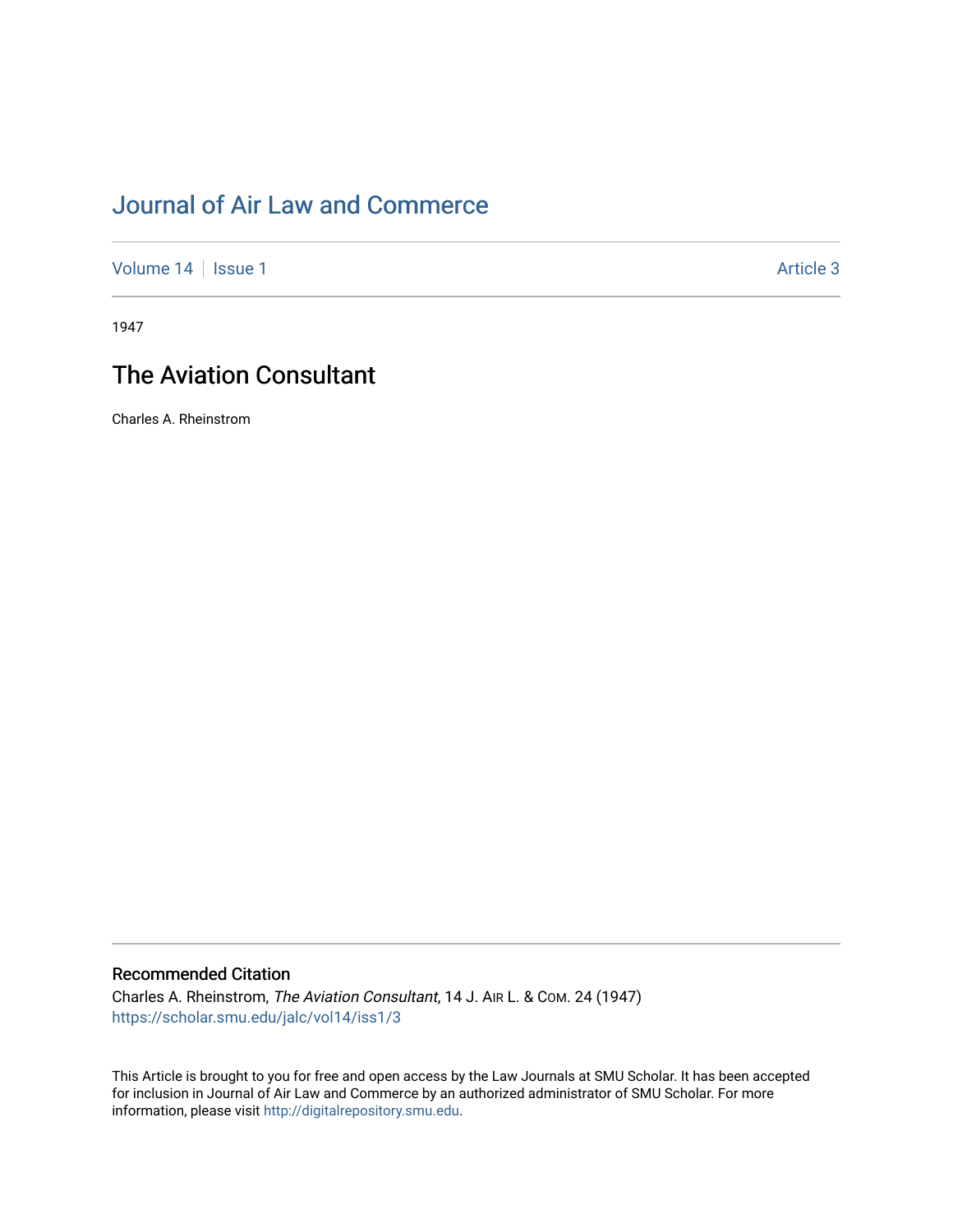# THE **AVIATION CONSULTANT**

#### By CHARLES A. RHEINSTROM

Aviation Consultant with offices in New York City, Mr.. Rheinstrom, trained in engineering at the University of Minnesota, entered aviation in **1928** as General Traffic Manager of Thompson Aeronautical Corporation's budding airline, which later became Transamerican Airlines Corporation, and was later absorbed **by** American Airways in **1932,** at which time he became Traffic Manager of the Eastern Division of that company. He later became General Sales and Traffic Manager, and in **1937** was, made Vice-President Traffic and. Sales and a Director of American Airlines, Inc., in which capacities he served until his resignation in May, 1946, to establish his own aviation consultant service. Active in domestic and international industry affairs, he was first President of the Air Traffic Conference of America and first Chairman of the IATA Traffic Committee.

THE aviation consultant has come of age. His late arrival upon the American scene was not the result of any lack of need for his services. Since the infancy of commercial aviation, the industry has sought the advice and assistance of consulting engineers in the solving of its many and accumulating problems, but of necessity these consulting firms had achieved their recognition in fields outside aviation. They were specialists in management, or traffic, or personnel, and good ones, too, but their experience came from work on the ground. Aviation was still too young to have produced its own specialists.

Aviation is the newest industry to attain the status of "big business." It is likewise among the most complex. Many of its problems are peculiar to itself, with parallels to be found in no other form of business. Hence counsel based upon solid practices in other forms of business might not apply to aviation at all. Under these circumstances the need for consultants qualified **by** broad experience within aviation itself becomes at once apparent.

But there is more to it than that.

#### POST-WAR PROBLEMS OF AIR TRANSPORT

Prior to the war air transportation was growing rapidly. Competition was keen, and some airlines had difficulties as a result, but the over-all picture was bright and the future even more enticing. It was easy to credit the troubles to "hard luck." During the war, when all the transportation facilities of the nation were not sufficient to meet the demand, the airlines enjoyed tremendous success. In spite of rising costs, the high load factors of all the airlines made it relatively easy for them to show a profit. Differences in the quality of management in the various companies, and the effectiveness of counsel they accepted, were not readily apparent.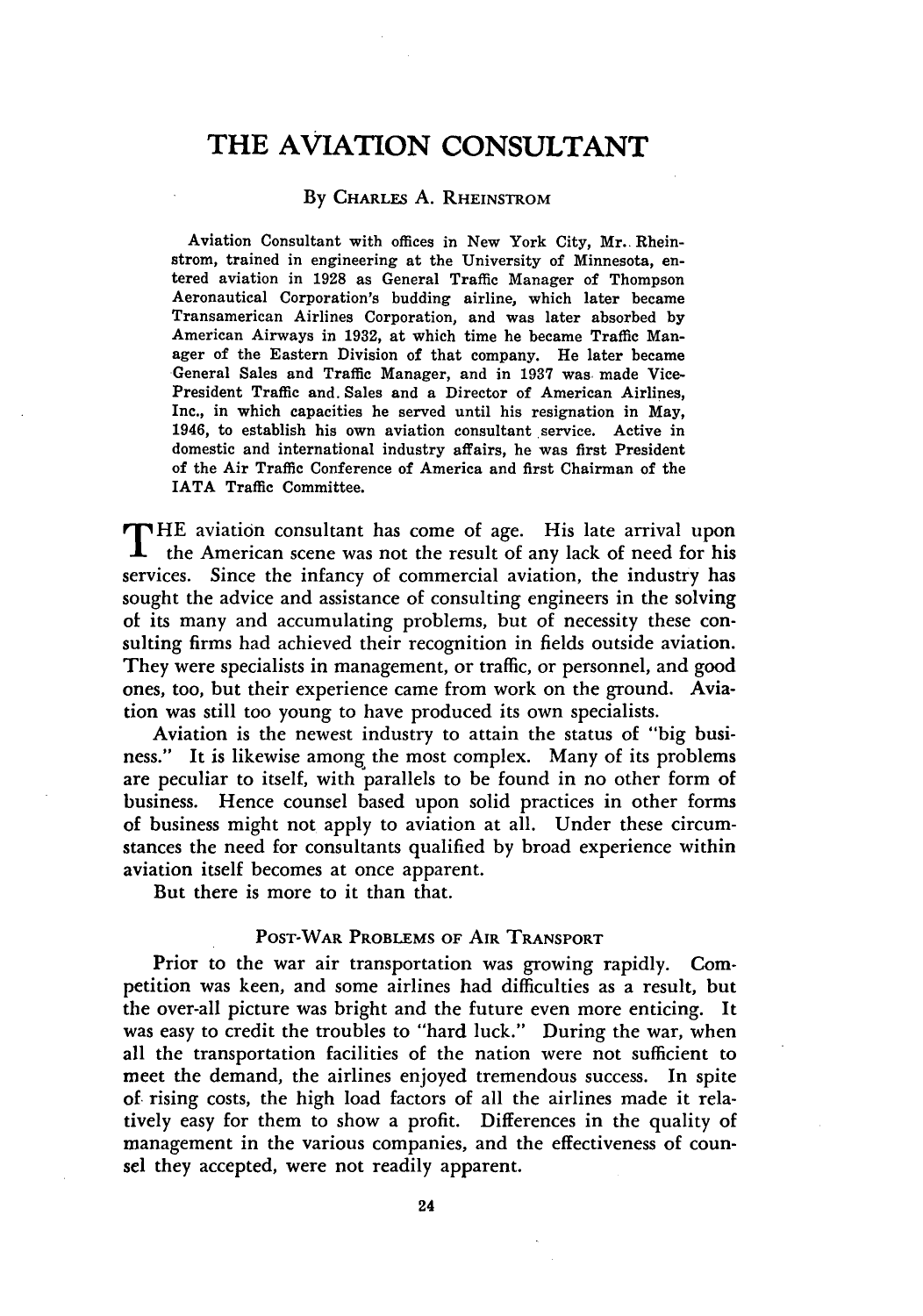Also not so apparent was the fact that while the airlines were showing profits in their ledgers, the stage was being set for tremendous losses later, the extent of which is just materializing. At the very time management should have been planning for the future, it was completely engaged in meeting the war-created problems of the present. Shortages of equipment, priorities and restrictions kept harried executives occupied on a 24-hour-a-day basis. That they did a tremendous job will be to the everlasting credit of aviation. In the meantime there were accumulating all of the post-war problems, the rate of accumulation being accelerated by tremendous advances in aircraft and technical developments plus an entirely new concept of aviation and greater public acceptance induced by the war.

These problems have now reached the acute stage. Costs have continued to rise. The delivery of new, high-speed aircraft to the airlines has rendered some of the old operating methods obsolete. New flight schedules and the expansion of service to many communities, neglected of necessity during the war, has involved the employment and training of thousands of new people. The existing airports and ground facilities have proved inadequate to handle the increased traffic. Service has deteriorated to the point where it has been given wide attention in the magazines and press. The problems of flight operations, particularly those of approach and landing procedures under instrument conditions have been increased by the augmented flight schedules and the varying types and speeds of the aircraft. The general public has lost some of its faith in the dependability and comfort of air travel. All of the complications of trans-oceanic flight and international regulations have been brought vividly to the foreground.

Air transportation in the United States has always been a competitive enterprise, but competition now is keener than ever before. Air freight, an entirely new industry within aviation, is struggling desperately to make its place. Its development, with its accompanying individual problems, has just begun, but already competition promises to be severe. In the field of international flight, both passenger and cargo, competition is not limited to our own airlines, but includes the foreign lines as well, many of which are heavily subsidized or entirely government owned.

As a result of all this, recent months have seen several airlines in financial difficulties. Even with continuing high load factors, many companies have been unable to make income equal expenses, and the resulting losses have ranged from small to disastrous. Some difficulties were experienced with new aircraft, and a pilot strike was harmful, but the underlying causes in most cases have been more basic.

The financial difficulties and.assorted airline ailments all reached the public at the very time the industry needs many millions of dollars of new capital to open new routes, install improved ground facilities and purchase new aircraft. The public, as could be expected, has not been too responsive to the call for fresh capital.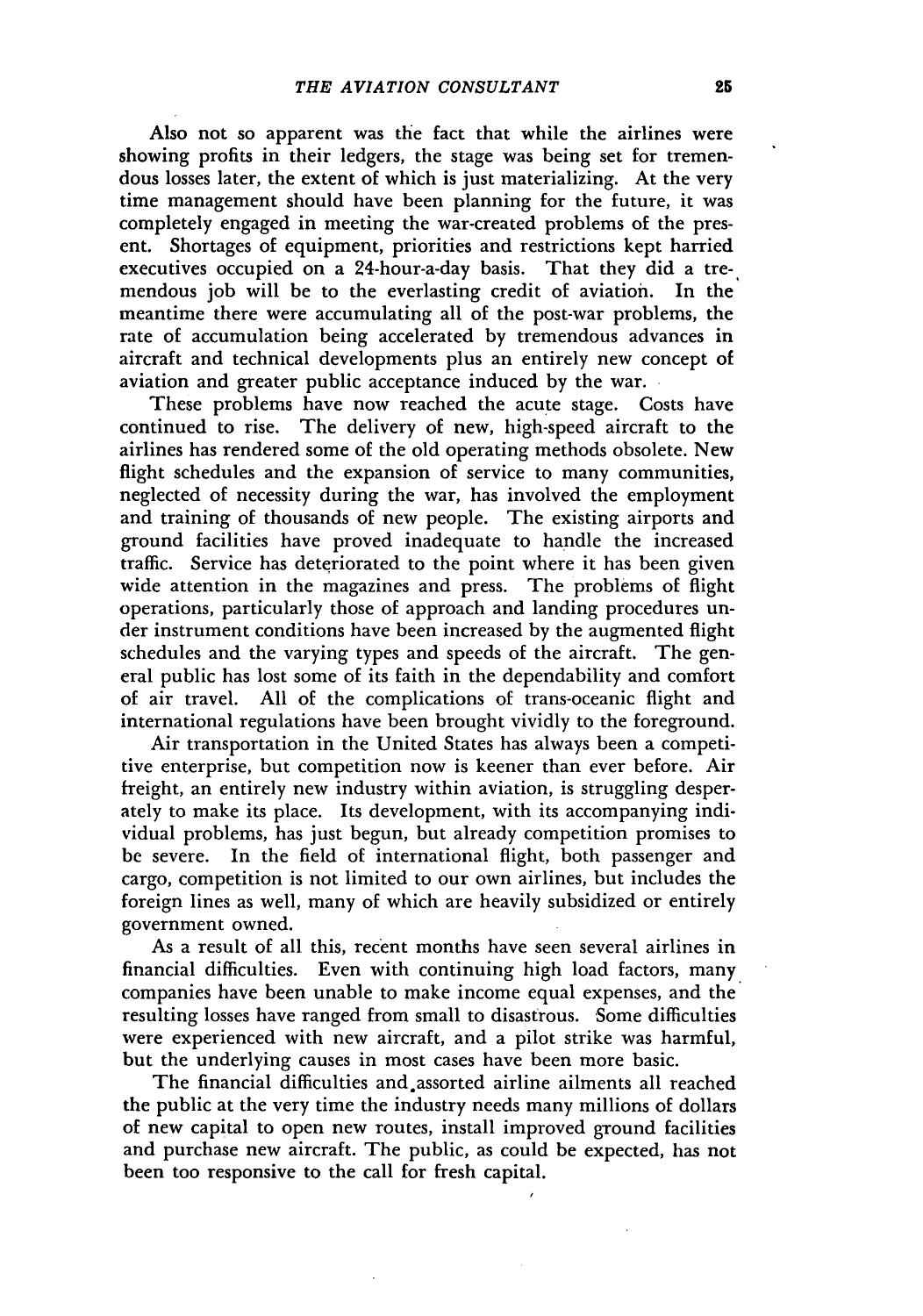### CONSULTANT'S SERVICE TO MANAGEMENT

The situation is a challenge to management. Perhaps at no time in the history of aviation has the need for good management been more real. Yet management, through no fault of its own, just does not have enough trained, well-founded executives to go around. Experience gained over a period of years in aviation must go into the making of an airline executive, and he must have achieved a high record of performance during those years. The process cannot be speeded up, the creative nature of the executive's work removing him from assembly line techniques. Nor can his talents be spread thin by efforts to patch weak spots created by sudden expansion. Here again, the services of an aviation consultant become invaluable, possessing as he does, either in himself or within his staff, the very experience that is most necessary.

The value of the consultant becomes even more apparent in the case of the newly formed airline. Such a concern can no longer excuse a poor performance on the grounds that it is "new to the business," as happened in some cases during the formative period of aviation. It must be in a position to step in at once and meet competition at existing levels, and this can be done. only by taking advantage of the best assistance available. The same applies to an individual or group contemplating the establishment of a new aviation enterprise. Here the consultant is in a position to supply economic surveys to determine route values, advise on the selection of aircraft and ground facilities, and forecast future revenues. His findings may completely alter the plans of the group, either heading them away from possible ruin, or suggesting an alternative course that will lead to even better results. Or, if his findings confirm their own opinions, his unbiased professional report creates the confidence that will support them in going ahead with their plans.

Aviation manufacturers have sought to engage the consultant for aid in the development of new aircraft, accessories, navigational devices and numerous other things because his experience and independent status have given him an expert knowledge of what the industry wants and needs.

Aside from airlines and manufacturers directly engaged in aviation, the aviation consultant is filling a need long felt by other interested persons including some outside the industry. Bankers, investment houses, insurance companies and stockholders, either concerned with their holdings or interested in new investments, are coming to rely upon his. intelligent advice based upon solid experience. The aviation consultant has made contributions to airline associations and international aviation organization§. Architects and engineers engaged in airport and airport building design or construction consult him as do oil companies and others who supply the airports and the airlines. States, counties and municipalities seeking airline facilities call upon him for advice in the construction of their airports, terminal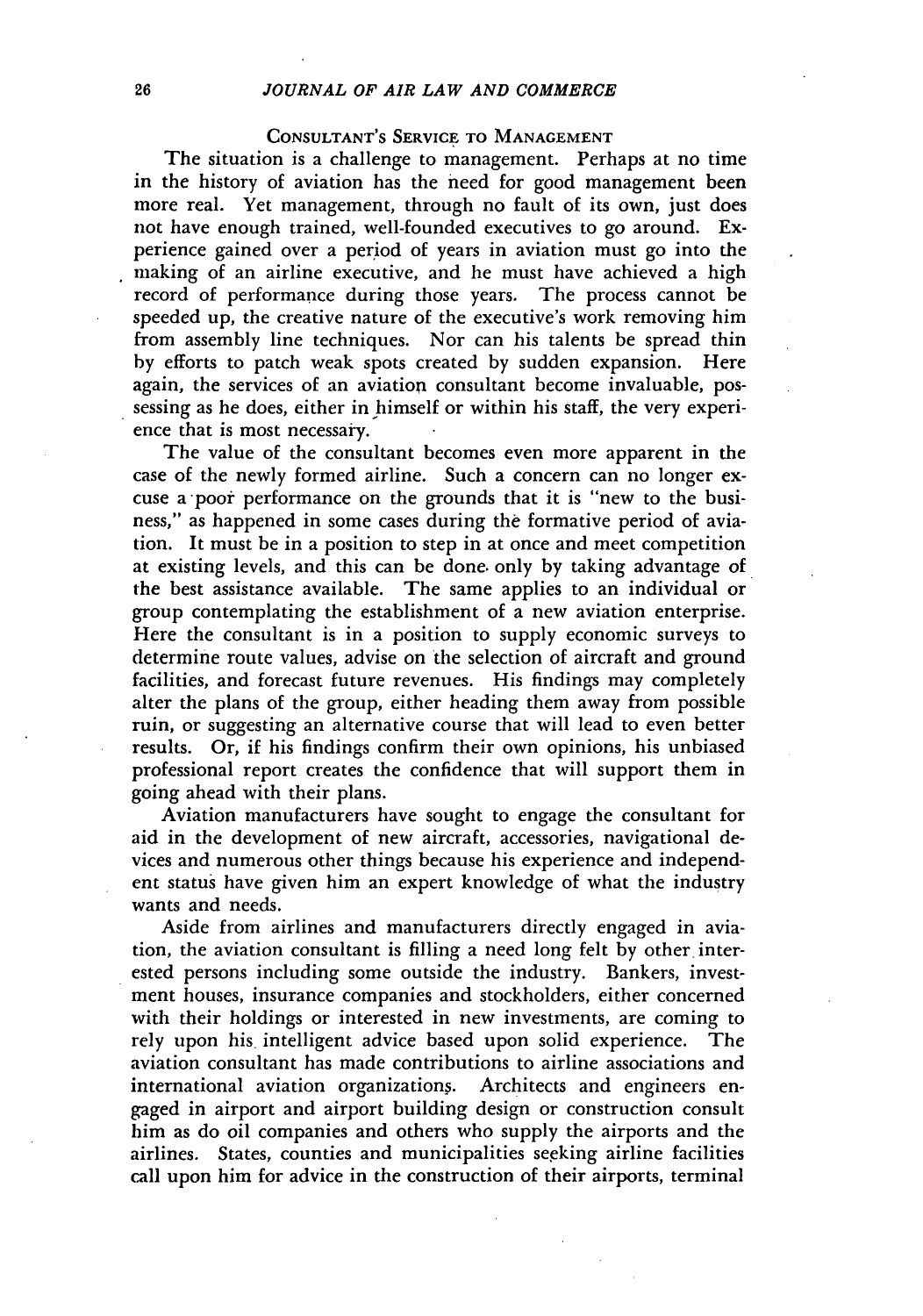facilities and the countless other details, with most of which few public officials are familiar, and particularly so where this is their first venture into aviation.

### OBJECTIVE **VIEWPOINT** OF **THE CONSULTANT**

So far the aviation consultant has been presented as a sort of a doctor called in to aid in the cure of acute, complicated expansion, and that once the cure is effected his services will no longer be needed. This is not the case. The acuteness of the situation has only served to emphasize the need for his abilities which will always continue to be felt. The competitive situation among aviation enterprises in this country will continue, and the fight for greater efficiency, more business and greater profits will become more intense. Capable management will be at a premium, and just as all other industries employ and will continue to employ competent and intelligent management counsel, so will aviation.

There are many reasons why this should be so. The consultant, to remain such for any length of time, must keep up to and well ahead of current developments and trends year in and year out, yet the company that engages his services for a specific task pays only for the immediate services rendered, and need not employ an expensive staff on a year round basis to duplicate the specialist's work. In this respect the consultant speaks to management at management level, and indeed, during the time he is engaged upon his task he is a part of management. As a result, his findings carry more authority than if they were the products of the company's own staff working in a position subordinate to management.

The consultant, through his familiarity with all phases of aviation, and the specific problems of many firms, is in a better position to analyze a difficult situation than the man whose experiences are limited to his own firm. In addition, the consultant, as an outside expert, has greater freedom from channels while working within a company, and can find his way directly to the crux of the matter without creating friction between men of the company, many of whom are touchy about letting other members of the organization "meddle" in their departments.

In many ways the retention of an aviation consultant is more advisable than the establishment of a company research staff, since all opinions will be presented objectively and free of company politics. This further relieves the pressure on company executives who are normally fully occupied with current operating problems, and have not the time to direct the activities of a research staff. For instance, in the matter of preparing and presenting cases of all kinds before the Civil Aeronautics Board alone, the consultant can, through his experience, save his clients hundreds of hours of work as well as expense.

In general, the foregoing paragraphs apply to both the large and small airlines, but whereas the large airline often has enough work in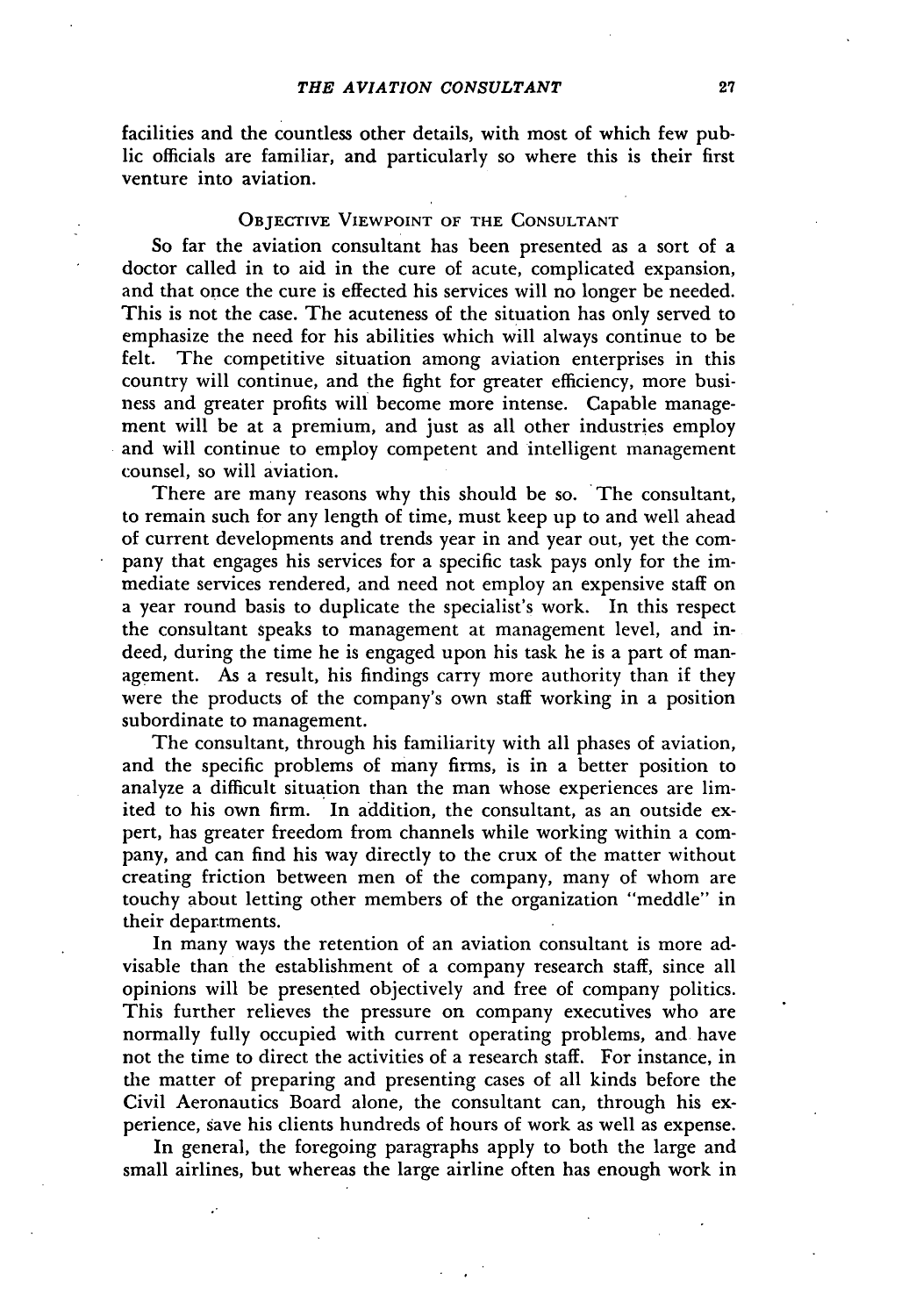some lines to keep a staff of specialists occupied full time, the small or medium sized airline would find the cost of such a staff prohibitive. On the other hand, the smaller airline cannot afford to let its efficiency be impaired for lack of the services of such specialists. Here the aviation consultant, by placing his whole staff at the disposal of the airline when needed, can help it to compete on an equal basis with its wealthier rivals.

### **QUALIFICATIONS AND ETHICS**

The wide scope of aviation offers considerable latitude in the determination of what constitutes an aviation consultant. Services now being offered include flight engineering, maintenance engineering, organization, personnel, flight operations; station operations, budgeting and cost accounting, traffic, sales, advertising, public relations, route and market surveys, economic research, and management.

Some aviation consultants furnish only one of these services, some furnish several, and a few furnish all. Some are one-man concerns originated **by** a qualified pilot, engineer, operations executive, or economist. Some are the creation of a man with broad experience in aviation who has drawn around him a strong staff of specialists.

Generally it is the consultant who is supported **by** specialists who is the most effective, not only because of the variety of the services he can offer, but also because of the teamwork and group judgment that goes into making the resulting counsel more valuable. Facilities for research are greater and more inclusive, thus enabling the consultant to provide thorough work quickly. Furthermore, a group of specialists working in complementary fields provide the balance needed for broad service, and at the same time strengthening the reasoning brought to bear upon a specific problem.

Though the aviation consultant is still too new to have his own professional traditions to follow, such is not the case with his ethics. **He** finds himself bound **by** the same ethics that apply to any consulting service, be it legal, medical, or financial. The affairs of a client never leave the confines of his office nor can he find himself in the position of serving two competing firms in the same capacity. He works in almost complete anonymity, passing credit for his achievements on to the members of the firm with which he is engaged and P-ver claiming them for himself.

There are certain basic requirements that should be met **by** everyone who proposes to become an aviation consultant, if one can use the limited data available as an index. Experience has shown that a consultant is better qualified if he has grown up in the business. He should possess the long experience necessary to give him a thorough practical grasp of the problems on which he proposes to give professional advice. While training, university or otherwise, is important, experience based on actual participation in the operation and management of an aviation enterprise is the priceless ingredient. In ac